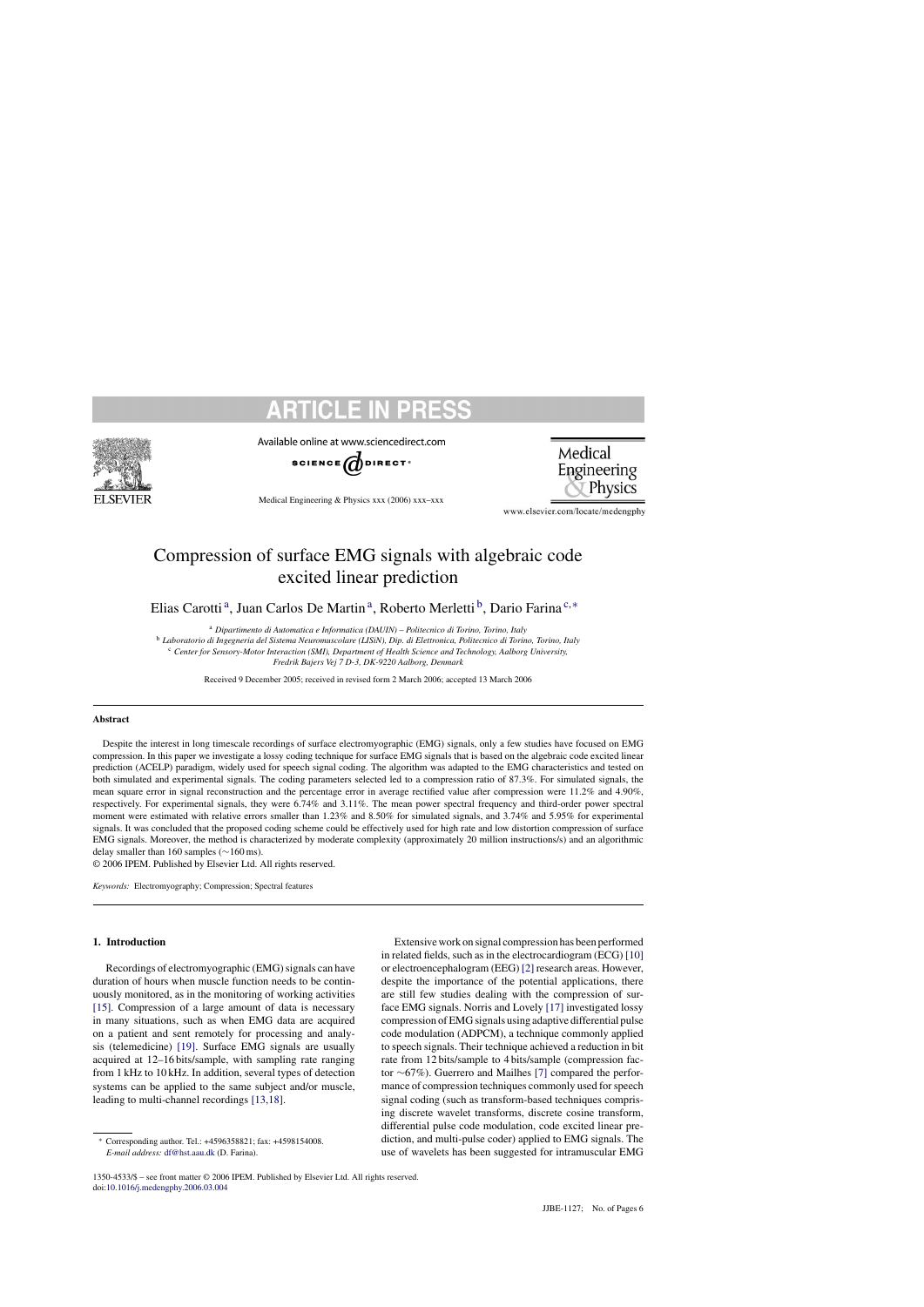signal compression [\[20\].](#page-5-0) The embedded zero-tree wavelet (EZW) coding was also applied to surface EMG signals [\[16\],](#page-5-0) with compression ratios in the range 60–95%. More recently, Carotti et al. [\[3\]](#page-4-0) proposed an EMG signal compression technique based on autoregressive (AR) modeling. This technique provides high compression ratios (over 97%) but it is not applicable if the shape of the signal waveform has to be preserved after compression.

In this paper we modified a speech signal compression technique that performs autoregressive (AR) modeling followed by analysis-by-synthesis quantization of the residual error to allow for reconstruction of the original waveform. This coding technique aims to achieve a low algorithmic delay and low bit rate while preserving to a sufficient degree of accuracy both the waveform of the signal and important EMG variables related to the time (such as the average rectified value, ARV, and the root mean square, RMS) and the spectral domain representation of the signal.

# **2. Methods**

# *2.1. Compression algorithm*

The proposed coding technique is based on the algebraic code excited linear prediction (ACELP) method [\[1\], w](#page-4-0)hich is widely applied for coding speech signals, e.g., in the global system for mobile adaptive multi rate (GSM-AMR) speech coder [\[4\].](#page-4-0) For speech applications, the ACELP coder computes the parameters of an AR model of the input speech signal (sampled at 8 kHz, 12 bits/sample) and transmits the model parameters. The all-pole filter corresponding to the AR model captures the shape of the power spectrum of the signal or, in the time domain, the short-term correlation among samples and is thus called short-term predictor (STP) filter. Long-term correlation, such as that related to the signal quasiperiodicity of voiced speech segments, is then modelled by means of the long-term predictor (LTP) filter (Fig. 1).

The two predictor filters ensure that the signal spectrum is faithfully reconstructed but the signal waveform cannot be correctly recovered unless the proper excitation signal is conveyed to the decoder. For this purpose, the residual error signal from the two filters is vector quantized with an analysis-by-synthesis approach that minimizes the mean squared error (MSE) between the original and the synthesized signals. The quantization index is sent together with the filter parameters to the decoder.

# *2.1.1. ACELP coder for EMG signals*

The GSM-AMR implementation of the ACELP coder compresses speech signals at eight bit rates ranging from 4.75 kb/s to 12.2 kb/s. In this study we adapted the 12.2 kb/s rate to the EMG application. The EMG signal was divided into 160-sample frames without pre-processing since this ensured a good trade-off between coding delay and coding performance. Tests, not shown, were performed with frame size up to 1024 samples and resulted in minimal differences in compression performance. Each EMG 160-sample frame was further divided into 40-sample subframes corresponding to approximately 39 ms. AR parameters were then computed on these subframes. For speech applications, the GSM-AMR ACELP coder applies high-pass filtering (cut-off frequency 80 Hz) and amplitude downscaling by a factor of 2, which are not appropriate for EMG signals.

It has been previously shown that the power spectral moments of the surface EMG can be obtained with negligible error using a 10-tap all pole filter [\[3\], t](#page-4-0)hus a 10-order STP was chosen. AR coefficients are estimated from the first and third subframes and interpolation is applied for the model parameters of the remaining subframes. The AR coefficients are computed from the signal autocorrelation [\[12\]. S](#page-4-0)ince the variance of the estimate of the autocorrelation function decreases



Fig. 1. Block diagram of the CELP synthesis model. The diagram depicts the main blocks and their interaction when a signal is synthesized. An excitation signal from the fixed codebook is selected using the quantization index sent by the encoder, amplified by the corresponding gain to generate the signal c[n]. c[n] is combined with the output of the LTP filter v[n] which includes filtered past residuals to make a proper excitation signal for the STP synthesis filter which reconstructs the signal.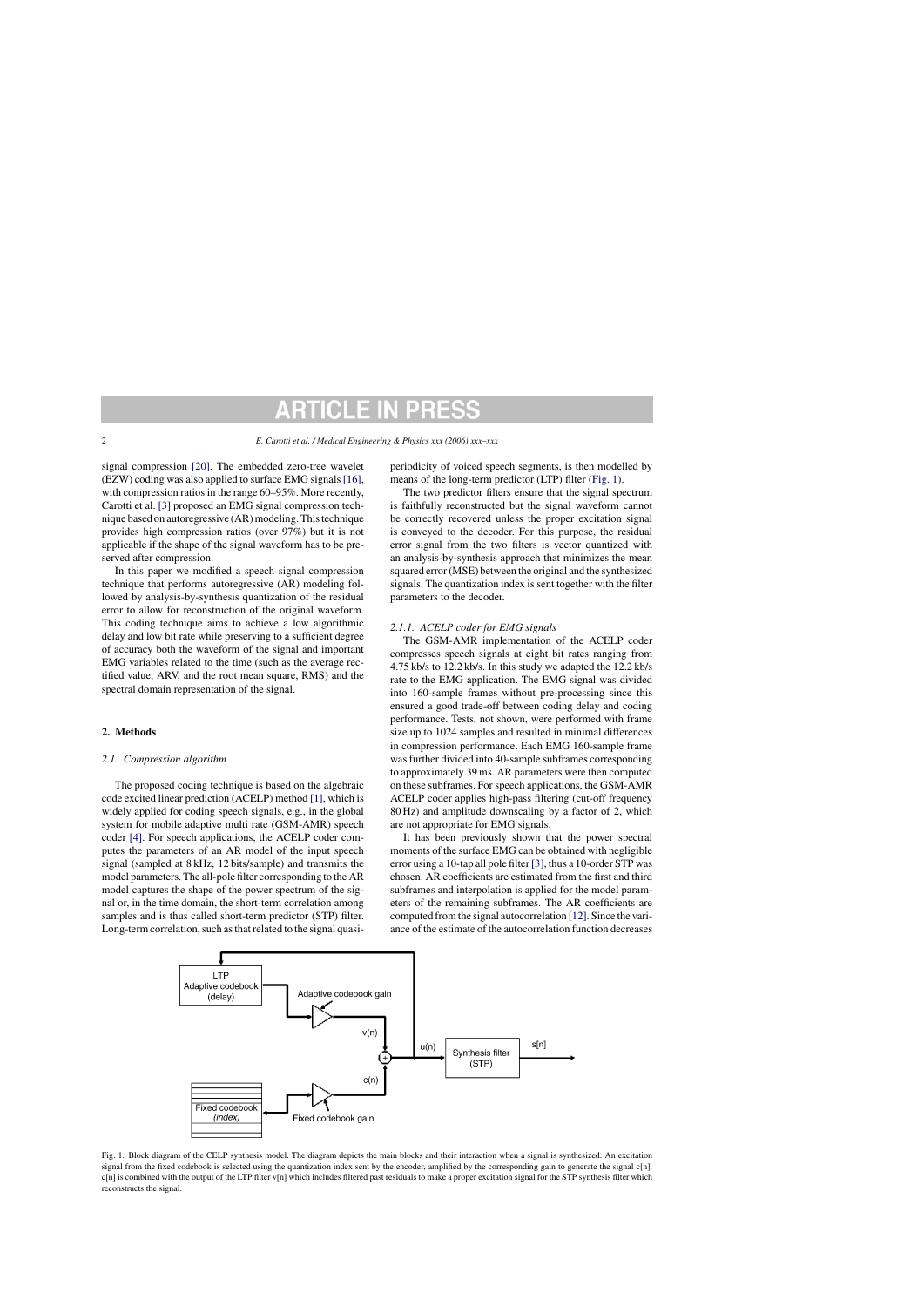Table 1

with the number of samples used for its estimate, we used a 240-sample window for estimation of the autocorrelation. Prior to computing the STP filter's parameters, the signal was windowed with a modified Hamming asymmetric window. For the first filter, the window was chosen to weigh more the samples in the first half of the frame, while for the second filter more weight was given to the second half of the frame.

Finally, the floating point AR coefficients were transformed into the line spectral pairs (LSP) representations [\[9\]](#page-4-0) to assure quantization and interpolation efficiency as well as filter stability. The two STP filters are then jointly quantized with split matrix quantization of a first-order moving average (MA) prediction residual [\[21\]. T](#page-5-0)he GSM-AMR speech coder also uses a 40-sample overhead to estimate the STP coefficients but this introduces a 40-sample delay at the decoder that is undesirable for EMG signals and thus has been omitted.

The LTP filter models longer term signal correlations and is parametrized as a gain and a delay (which, for speech, corresponds to the quasi-periodicity of voiced sounds due to vocal cord vibration). The parametrization of the LTP filter is performed by searching a number of past excitation residual signals (adaptive codebook) in two stages: first an open-loop estimate of the pitch is computed by inverse filtering the original signal with the LPC coefficients, then closed-loop pitch search is performed around the open-loop estimate. Closed-loop pitch search is based on the analysisby-synthesis approach and is aimed at minimizing the final reconstruction error. Pitch search is conducted in the range 20–123 samples, i.e., ∼20–120 ms. The LTP delay is coded for the first and third subframes while for the other two subframes only the (usually small) difference with respect to the preceding subframe is coded. Results (not shown) on EMG proved that, after LTP prediction, the residual signal was white and with a lower energy than the input STP residual.

After STP and LTP prediction, the 40-sample subframe residual excitation is vector quantized by exhaustive search on a codebook (the innovative codebook) that is designed to minimize the overall reconstruction distortion. To speed up quantization and reduce complexity, ACELP uses an algebraic codebook where the reconstruction vectors consist of a few unitary pulses, the number of which depends on the desired output bit rate, so that the complex operation of vector quantization consists in finding the proper position of the pulses to minimize reconstruction distortion as measured by MSE. The quantization indices thus represent the position and sign of those pulses. A 35-bit codebook was used to code the position and sign of 10 such pulses. A summary of the overall bit allocation for one frame is reported in Table 1.

The decoder inverts the process and reconstructs the signal by inverse filtering the excitation signal from the innovative codebook through the LTP and STP filter. Due to filter memory the reconstructed signal is continuous across subframes. The post-processing stage used by the GSM-AMR coder to

| ble 1 |  |
|-------|--|
|-------|--|

| Bit allocation for a 160-sample frame (see text for definition of parameters) |  |  |
|-------------------------------------------------------------------------------|--|--|
|-------------------------------------------------------------------------------|--|--|

|    | Total |          |    |     |
|----|-------|----------|----|-----|
|    |       |          |    |     |
|    |       |          |    | 38  |
| 9  | 6     |          | 6  | 30  |
|    |       |          |    | 16  |
| 35 | 35    | 35       | 35 | 140 |
|    | 5     |          |    | 20  |
|    |       |          |    | 244 |
|    |       | Subframe |    |     |

enhance the perceived subjective quality of the reconstruction at the expense of signal-to-noise ratio (SNR) was omitted for the EMG application.

# *2.2. Test signals*

The proposed compression algorithm has been tested on both simulated and experimental surface EMG signals.

## *2.2.1. Simulation of surface EMG signals*

Surface EMG signals were simulated with the model described in [\[6\].](#page-4-0) The model produces synthetic motor unit action potentials generated by muscle fibres of finite length and detected by surface electrodes. The volume conductor comprises the muscle, fat and skin tissues, separated by planar layers. The physical parameters of the model were selected as in [\[6\].](#page-4-0) Sixty-five motor units with number of fibres in the range 50–600 (uniform distribution) were located in random positions inside the muscle. The motor units were recruited according to the size principle [\[8\]](#page-4-0) and were assigned conduction velocities with Gaussian distribution (mean 4 m/s, standard deviation 0.3 m/s). The recruitment thresholds and modulation of discharge rate were simulated as previously described [\[11\]](#page-4-0) with contraction forces in the range 10–70% of the maximal voluntary contraction (MVC) force (20% MVC increments). For each contraction force, five signals were generated with random allocation of the motor unit positions in the muscle.

# *2.2.2. Experimental procedure*

Surface EMG signals were collected from the biceps brachii muscle of six male subjects (age, mean  $\pm$  S.D.,  $25.3 \pm 3.2$  years) with a bipolar electrode system (bar electrodes, 5 mm long, 1 mm diameter, 10 mm interelectrode distance). The subject's arm was placed in an isometric brace and the forearm was fixed at 120◦ (180◦ being full extension of the forearm). The MVC was estimated as the maximum torque exerted in three trials separated by 3-min rest in between.

Each subject then performed four 15-s contractions at torque levels 10–70% MVC (20% MVC increments) with 10-min rest between contractions. The EMG signals were amplified (−3 dB bandwidth: 10–500 Hz), fed into a 12 bit acquisition board, and sampled at 2048 samples/s. The recorded signals were off-line band-pass filtered in the range 10–400 Hz and downsampled to 1024 Hz before compres-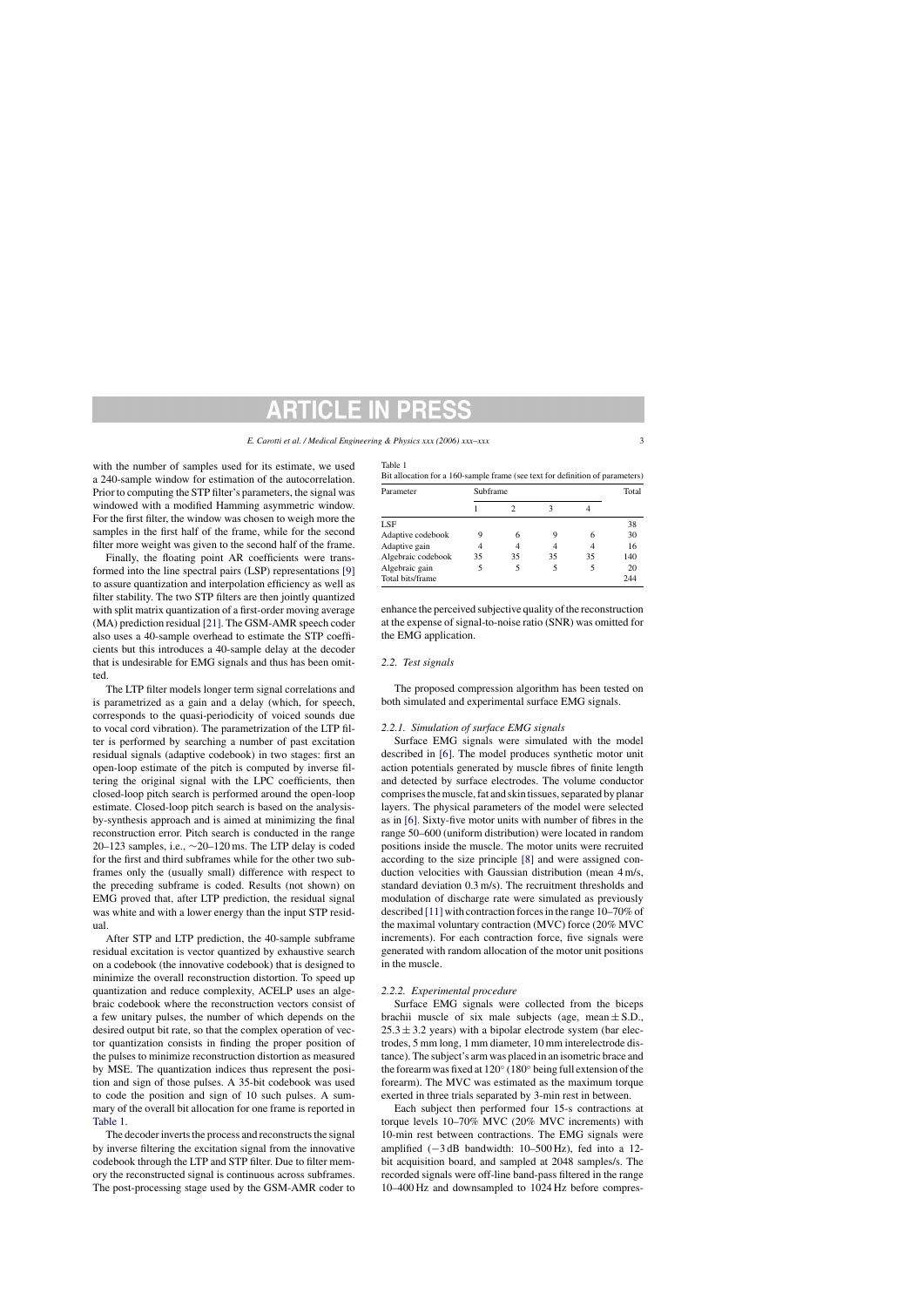### <span id="page-3-0"></span>4 *E. Carotti et al. / Medical Engineering & Physics xxx (2006) xxx–xxx*

| Table 2                                                              |  |
|----------------------------------------------------------------------|--|
| Average $(\pm S.D.)$ reconstruction errors for simulated EMG signals |  |

| Force level<br>$(\%$ MVC) | Waveform<br>$MSE$ (Eq. $(6)$ ) | $P_{\text{V}}$ (20.10) reconstruction criots for simulated ENTO signals<br>Amplitude variables |                   | Spectral features             |                              |                           |
|---------------------------|--------------------------------|------------------------------------------------------------------------------------------------|-------------------|-------------------------------|------------------------------|---------------------------|
|                           |                                | $%$ ARV (Eq. (2))                                                                              | $%$ RMS (Eq. (2)) | % $f_{\text{mean}}$ (Eq. (3)) | % $f_{\text{med}}$ (Eq. (4)) | $%$ Skewness (Eq. $(5)$ ) |
| 10                        | $8.28 \pm 0.66$                | $7.49 \pm 1.46$                                                                                | $4.27 \pm 0.69$   | $1.37 \pm 0.34$               | $1.70 \pm 0.47$              | $12.05 \pm 2.92$          |
| 30                        | $11.31 \pm 0.22$               | $3.03 \pm 0.23$                                                                                | $3.16 \pm 0.19$   | $1.27 \pm 0.31$               | $1.25 \pm 0.40$              | $6.41 \pm 2.53$           |
| 50                        | $13.12 \pm 2.30$               | $5.19 \pm 2.09$                                                                                | $5.10 \pm 2.10$   | $1.15 \pm 0.38$               | $0.95 \pm 0.70$              | $8.72 \pm 4.04$           |
| 70                        | $11.38 \pm 1.15$               | $3.90 \pm 1.06$                                                                                | $3.64 \pm 0.73$   | $1.12 \pm 0.61$               | $1.46 \pm 0.81$              | $6.84 \pm 3.04$           |

For each force level, results are reported over the five signals simulated in the same conditions with random location of the motor units within the muscle (see text for details). MSE: mean square error; ARV: average rectified value; RMS: root mean square value; *f*mean: mean frequency; *f*med: median frequency.

sion. The compression factor was computed with reference to 1024 Hz sampling rate.

# *2.2.3. Signal analysis*

With the selected parameters, a fixed compression factor of 87.3% was achieved in all conditions. This can be increased with changes in the implementation of the algorithm but in this study only results with this compression factor are presented. Compression factor was defined as:

$$
C = 100 \frac{L_{\text{input}} - L_{\text{output}}}{L_{\text{input}}}\%
$$
 (1)

where  $L_{input}$  and  $L_{output}$  are the original and the compressed file lengths, respectively.

RMS, ARV, mean power spectral frequency, median frequency and spectral skewness [\[14\]](#page-4-0) were estimated from the original and compressed EMG signals. ARV and RMS were computed as:

$$
ARV = \frac{1}{M} \sum_{n=1}^{M} |s[n]| \qquad RMS = \sqrt{\frac{1}{M} \sum_{n=1}^{M} s^{2}[n]}
$$
 (2)

where *M* is the number of signal samples.

Mean and median frequencies were computed as:

$$
f_{\text{mean}} = \frac{\sum_{i=1}^{N} f_i P[f_i] \Delta f}{\sum_{i=1}^{N} P[f_i] \Delta f}
$$
(3)

$$
\sum_{i=1}^{f_{\text{med}}} P[f_i] \Delta f = \sum_{i=f_{\text{med}}}^{N} P[f_i] \Delta f = \frac{1}{2} \sum_{i=1}^{N} P[f_i] \Delta f \tag{4}
$$

where  $\Delta f = (f_i - f_{i-1})$  is the constant separation between frequency bins.

Table 3 Average  $(\pm S.D.)$  reconstruction errors for experimental EMG signals

The normalized third central moment, i.e., the skewness,  $\mu_3$ , is defined as:

$$
\mu_3 = \frac{M_{C3}}{M_{C2}^{3/2}} = \frac{\sum_{i=1}^{N} (f_i - f_{\text{mean}})^3 P[f_i] \Delta f}{\left(\sum_{i=1}^{N} (f_i - f_{\text{mean}})^2 P[f_i] \Delta f\right)^{3/2}}
$$
(5)

Spectral variables were computed from 1-s signal epochs using the periodogram estimator of the power spectrum. The relative change in signal variables with compression was used to quantify the modifications in signal features due to the loss of information. The waveform distortion (*D*) introduced by the compression/decompression procedure was defined as the normalized percent MSE:

$$
D = 100 \frac{\sum_{i=1}^{N} (s_{\text{orig}}[i] - s_{\text{rec}}[i])^2}{\sum_{i=1}^{N} s_{\text{orig}}^2[i]}
$$
 (6)

between the original signal *s*orig and the reconstructed signal *s*rec.

# **3. Results**

Table 2 shows the performance indexes for compression of the simulated EMG signals at the four excitation levels. Results are reported as average and standard deviation over the five signal realizations for each excitation level. [Fig. 2](#page-4-0) shows an example of compressed experimental EMG signal and Table 3 reports performance indexes for the experimental signals. Percent variation of all indexes is below 10%. The reconstruction error and relative error in amplitude variables are in general larger in simulation than for experimental signals while mean and median frequency have smaller error for simulated than experimental signals.

| Force level<br>$(\%$ MVC) | Waveform<br>$MSE$ (Eq. $(6)$ ) | Amplitude variables |                   | Spectral features             |                              |                           |
|---------------------------|--------------------------------|---------------------|-------------------|-------------------------------|------------------------------|---------------------------|
|                           |                                | $% ARV$ (Eq. (2))   | $%$ RMS (Eq. (2)) | % $f_{\text{mean}}$ (Eq. (3)) | % $f_{\text{med}}$ (Eq. (4)) | $%$ Skewness (Eq. $(5)$ ) |
| 10                        | $9.17 \pm 1.55$                | $5.30 \pm 0.70$     | $4.30 \pm 1.32$   | $5.69 \pm 2.21$               | $3.10 \pm 1.05$              | $6.87 \pm 3.94$           |
| 30                        | $6.59 \pm 1.80$                | $2.78 \pm 1.12$     | $2.29 \pm 1.22$   | $3.47 \pm 0.88$               | $2.24 \pm 1.20$              | $5.08 \pm 0.65$           |
| 50                        | $5.95 \pm 1.40$                | $2.33 \pm 1.40$     | $1.99 \pm 0.90$   | $2.88 \pm 0.49$               | $1.83 \pm 0.88$              | $5.77 \pm 0.95$           |
| 70                        | $5.26 \pm 1.20$                | $2.05 \pm 1.65$     | $1.72 \pm 0.52$   | $2.94 \pm 0.83$               | $1.95 \pm 0.58$              | $6.07 \pm 1.37$           |

For each force level, results are reported over six subjects. MSE: mean square error; ARV: average rectified value; RMS: root mean square value;  $f_{\text{mean}}$ : mean frequency;  $f_{\text{med}}$ : median frequency.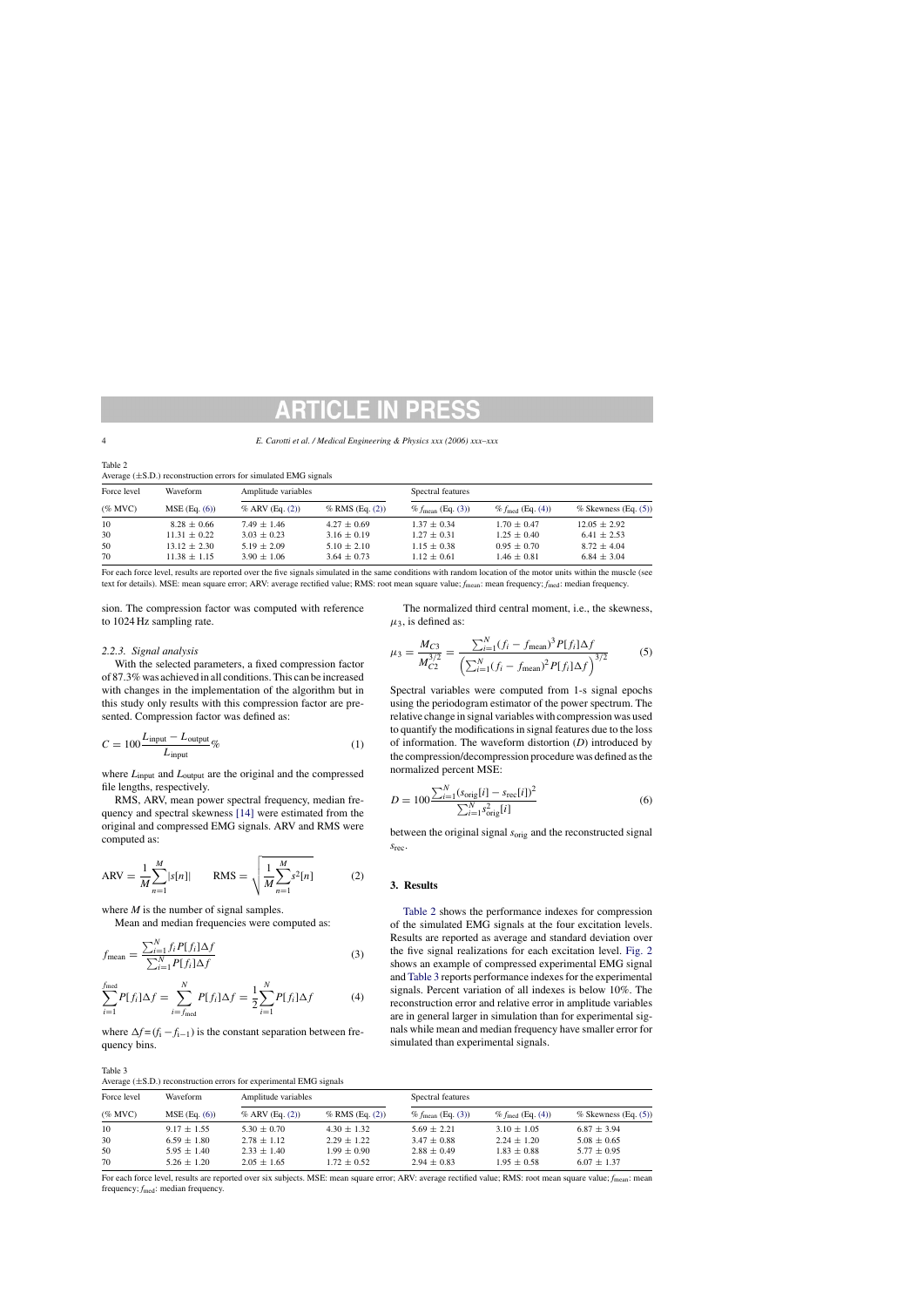<span id="page-4-0"></span>

Fig. 2. A portion of an experimental EMG signal prior to compression and after decoder's reconstruction. The signal corresponds to a 70% MVC contraction and the reconstruction led to MSE of 3% with respect to the original signal (with compression factor 87.3%).

# **4. Discussion**

We adapted a coding technique widely used for speech compression to the compression of surface EMG signals. The results on simulated and experimental signals showed that the method achieves high compression factors with limited signal distortion.

In some applications, the amplitude variables and spectral features of the surface EMG signal are the only relevant information. In this study, it has been shown that these variables can be preserved with a percentage error smaller than 10% for experimental recordings. This error is in the same range of values of the standard deviation of estimation of amplitude and spectral variables. For example, Farina and Merletti [5] showed, on synthetic signals, that mean and median power spectral frequencies can be estimated from surface EMG with a relative standard deviation of 3% and 7% of the true value, respectively. Thus, the variability of spectral variable estimates due to the stochastic nature of the surface EMG are larger than the percentage errors obtained in this study after compression by a factor of 87.3%.

If only amplitude and spectral variables are of interest, however, a simpler compression scheme may be preferable. We previously showed that spectral moments of the surface EMG can be preserved with a relative error smaller than 10% with compression factors up to 97% [3]. With the method proposed by Carotti et al.[3], however, only the spectral shape was preserved which is not acceptable in applications where further analysis of the signal is desirable after compression. The present approach preserves the signal shape at the price of a lower compression factor than in [3] (87.3% vs. 97.1% with similar errors in EMG variables after compression).

One of the main advantages of the proposed coding scheme is that the algorithmic delay is very small. The decoder waits for a frame to be completely received before synthesizing the reconstruction. In most transform-based techniques, such as DCT-based methods, longer blocks of data are packed and transformed prior to quantization and entropy coding, thus suffering from higher algorithmic delays.

In conclusion, the proposed approach allows for almost real time (∼160 ms delay) coding and decoding of EMG signals with average compression factors of 87.3% and reconstruction error of the waveform, defined as in Eq. [\(6\), l](#page-3-0)imited to less than 10% in experimental signals. The error in estimation of time- and spectral-domain EMG variables is considered acceptable since it is comparable with the variability in estimation of these variables. The method can thus be effectively used in long-term recordings, such as those performed over many hours in ergonomics and occupational medicine.

# **Acknowledgements**

This work was partially supported by grants from Compagnia di San Paolo, Fondazione CRT, Torino, Italy (Roberto Merletti) and by the Danish Technical Research Council (Dario Farina).

### **References**

- [1] Adoul JP, Mabilleau P, Delprat M, Morisette S. Fast CELP coding based on algebraic codes. Proc IEEE Int Conf Acoustics, Speech, Signal Process 1987;12:1957–60.
- [2] Antoniol G, Tonella P. EEG data compression techniques. IEEE Trans Biomed Eng 1997;44:105–14.
- [3] Carotti ESG, De Martin JC, Farina D, Merletti R. Linear predictive coding of myoelectric signals. Proc IEEE Int Conf Acoustics, Speech, Signal Process 2005;5:629–32.
- [4] Ekudden E, Hagen R, Johansson I, Svedberg J. The adaptive multirate speech coder. Proc IEEE Workshop Speech Coding 1999: 117–9.
- [5] Farina D, Merletti R. Comparison of algorithms for estimation of EMG variables during voluntary isometric contractions. J Electromyogr Kynesiol 2000;10:337–49.
- [6] Farina D, Merletti R. A novel approach for precise simulation of the EMG signal detected by surface electrodes. IEEE Trans Biomed Eng 2001;48:637–46.
- [7] Guerrero AP, Mailhes C. On the choice of an electromyogram data compression method. Proc IEEE Int Conf Eng Med Biol Soc 1997;4:1558–61.
- [8] Henneman E. Relation between size of neurons and their susceptibility to discharge. Science 1957;126:1345–7.
- [9] Itakura F. Line spectrum representation of linear predictive coefficients of speech signals. J Acoust Soc Am 1975;57:535.
- [10] Jalaleddine SMS, Hutchens CG, Strattan RD, Coberly WA. ECG data compression techniques—a unified approach. IEEE Trans Biomed Eng 1990;37:329–43.
- [11] Keenan KG, Farina D, Maluf KS, Merletti R, Enoka RM. Influence of amplitude cancellation on the simulated surface electromyogram. J Appl Physiol 2005;98:120–31.
- [12] Makhoul J. Linear prediction: a tutorial review. Proc IEEE 1975;63:561–80.
- [13] Merletti R, Farina D, Gazzoni M. The linear electrode array: a useful tool with many applications. J Electromyogr Kinesiol 2003;13:37–47.
- [14] Merletti R, Gulisashvili A, Lo Conte LR. Estimation of shape characteristics of surface muscle signal spectra from time domain data. IEEE Trans Biomed Eng 1995;42:769–76.
- [15] Mork PJ, Westgaard RH. Long-term electromyographic activity in upper trapezius and low back muscles of women with moderate physical activity. J Appl Physiol 2005;99:570–8.